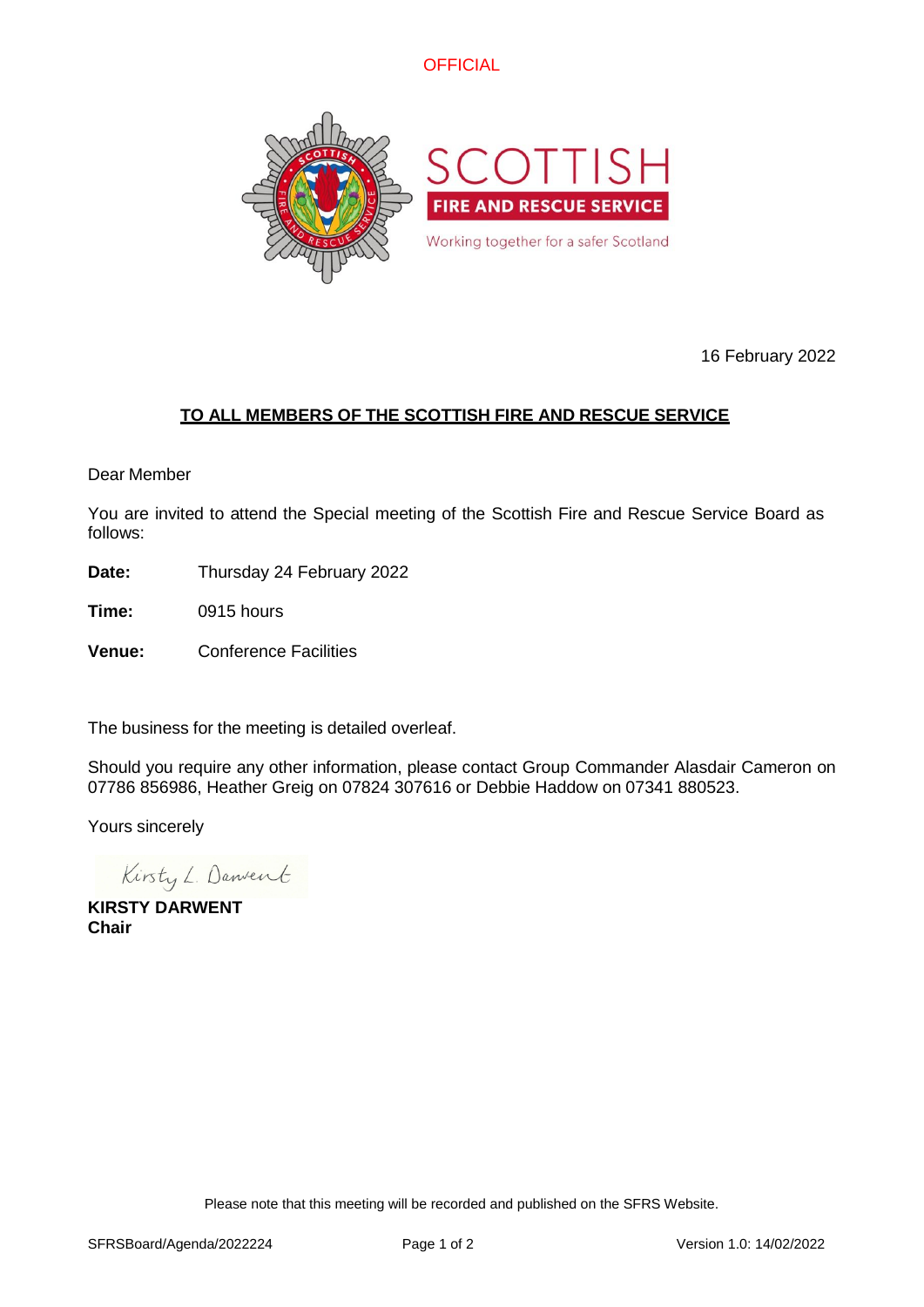



# **SPECIAL PUBLIC MEETING - THE BOARD OF SCOTTISH FIRE AND RESCUE SERVICE THURSDAY 24 FEBRUARY 2022 @ 0915 HRS CONFERENCE FACILITIES**

# **AGENDA**

- **1 CHAIR'S WELCOME**
- **2 APOLOGIES FOR ABSENCE**
- **3 CONSIDERATION OF AND DECISION ON ANY ITEMS TO BE TAKEN IN PRIVATE**

### **4 DECLARATION OF INTERESTS**

*Members should declare any financial and non-financial interest they have in the items of business for consideration, identifying the relevant agenda item, and the nature of their interest.*

### **5 BUDGET STRATEGY 2022-23** *(attached) J Thomson*

*The Board is asked to approve the report.*

**6 DATE OF NEXT MEETING**

Thursday 31 March 2022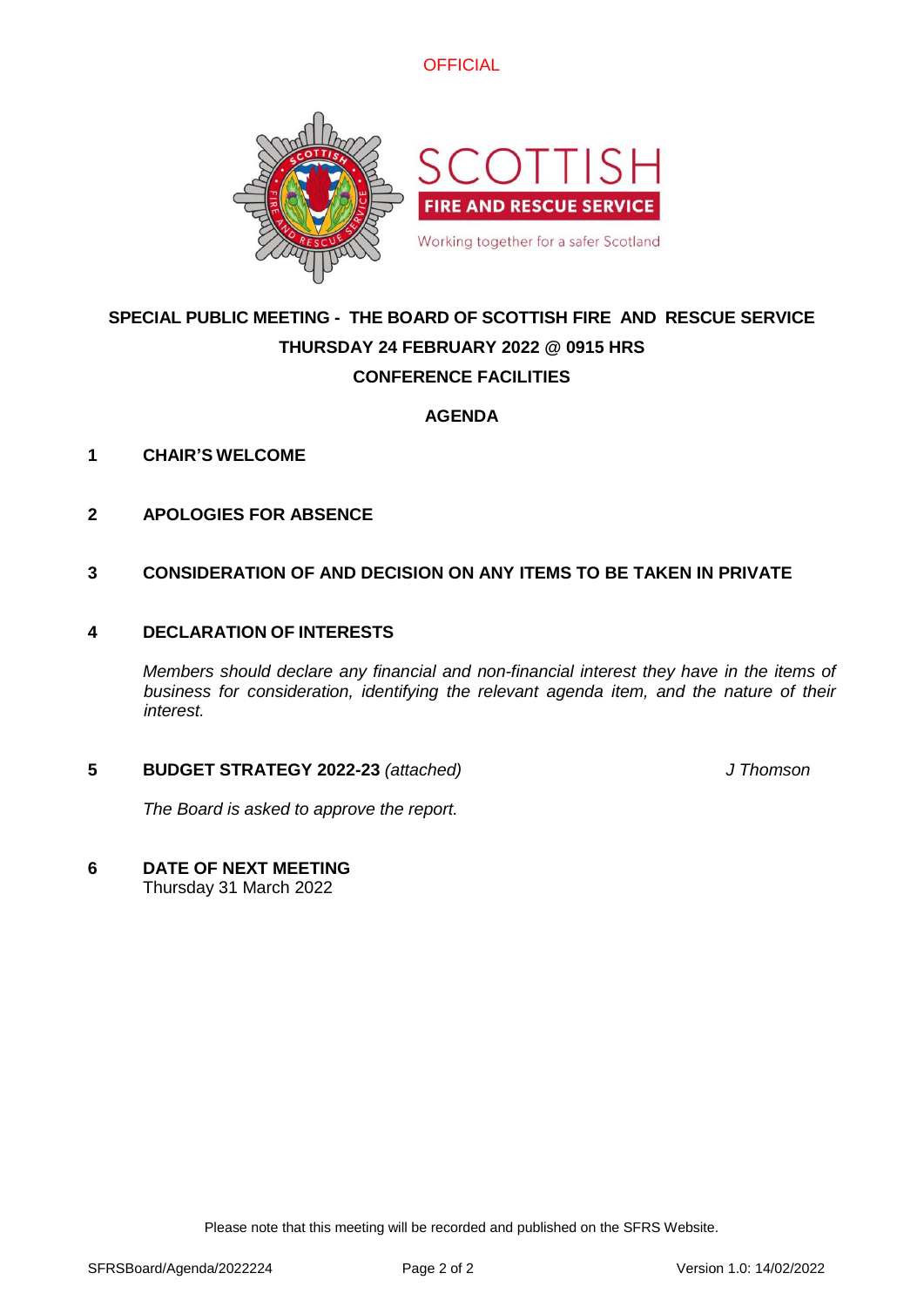# SCOTTISH FIRE AND RESCUE SERVICE





# **Report No: B/FCS/02-22**

**Agenda Item: 5**

| <b>Report to:</b>                       |                                                                                                                                                                                                                                                                                                                                                                                                                                                                                                                                                                                                                                                                                                                                                                      | THE BOARD OF THE SCOTTISH FIRE AND RESCUE SERVICE                                                                                                                                                                                                                                                                   |                                                                                                                                                           |                         |                |                         |   |   |                |
|-----------------------------------------|----------------------------------------------------------------------------------------------------------------------------------------------------------------------------------------------------------------------------------------------------------------------------------------------------------------------------------------------------------------------------------------------------------------------------------------------------------------------------------------------------------------------------------------------------------------------------------------------------------------------------------------------------------------------------------------------------------------------------------------------------------------------|---------------------------------------------------------------------------------------------------------------------------------------------------------------------------------------------------------------------------------------------------------------------------------------------------------------------|-----------------------------------------------------------------------------------------------------------------------------------------------------------|-------------------------|----------------|-------------------------|---|---|----------------|
| <b>Meeting Date:</b>                    |                                                                                                                                                                                                                                                                                                                                                                                                                                                                                                                                                                                                                                                                                                                                                                      | <b>24 FEBRUARY 2022</b>                                                                                                                                                                                                                                                                                             |                                                                                                                                                           |                         |                |                         |   |   |                |
| <b>Report Title:</b>                    |                                                                                                                                                                                                                                                                                                                                                                                                                                                                                                                                                                                                                                                                                                                                                                      | <b>BUDGET STRATEGY 2022-23</b>                                                                                                                                                                                                                                                                                      |                                                                                                                                                           |                         |                |                         |   |   |                |
| <b>Report</b><br><b>Classification:</b> |                                                                                                                                                                                                                                                                                                                                                                                                                                                                                                                                                                                                                                                                                                                                                                      | <b>For Decision</b>                                                                                                                                                                                                                                                                                                 | <b>Board/Committee Meetings ONLY</b><br>For Reports to be held in Private<br><b>Specify rationale below referring to</b><br><b>Board Standing Order 9</b> |                         |                |                         |   |   |                |
|                                         |                                                                                                                                                                                                                                                                                                                                                                                                                                                                                                                                                                                                                                                                                                                                                                      |                                                                                                                                                                                                                                                                                                                     |                                                                                                                                                           | $\overline{\mathsf{B}}$ | $\overline{C}$ | $\overline{\mathsf{D}}$ | Ε | E | $\overline{G}$ |
| $\mathbf{1}$                            | <b>Purpose</b>                                                                                                                                                                                                                                                                                                                                                                                                                                                                                                                                                                                                                                                                                                                                                       |                                                                                                                                                                                                                                                                                                                     |                                                                                                                                                           |                         |                |                         |   |   |                |
| 1.1                                     |                                                                                                                                                                                                                                                                                                                                                                                                                                                                                                                                                                                                                                                                                                                                                                      | The purpose of this report is to ask the Board of the Scottish Fire and Rescue Service<br>(SFRS) to approve the amended Budget Strategy for 2022-23 after receiving feedback at<br>the Board Strategy Day on the 27 January 2022.                                                                                   |                                                                                                                                                           |                         |                |                         |   |   |                |
| 2 <sup>1</sup>                          | <b>Background</b>                                                                                                                                                                                                                                                                                                                                                                                                                                                                                                                                                                                                                                                                                                                                                    |                                                                                                                                                                                                                                                                                                                     |                                                                                                                                                           |                         |                |                         |   |   |                |
| 2.1                                     |                                                                                                                                                                                                                                                                                                                                                                                                                                                                                                                                                                                                                                                                                                                                                                      | SFRS is funded directly through Grant in Aid (GiA), as detailed in the annual Budget<br>(Scotland) Act.                                                                                                                                                                                                             |                                                                                                                                                           |                         |                |                         |   |   |                |
| 2.2                                     |                                                                                                                                                                                                                                                                                                                                                                                                                                                                                                                                                                                                                                                                                                                                                                      | GiA funding is agreed on an annual basis and covers Resource (RDEL), Capital (CDEL)<br>and Non-Cash elements. The non-cash funding is ring fenced funding for depreciation and<br>impairments. SFRS has no ability to hold reserves and must ensure annual spend is within<br>agreed budget limits (RDEL and CDEL). |                                                                                                                                                           |                         |                |                         |   |   |                |
| 2.3                                     | In February 2021, Scottish Government (SG) published Investing for Jobs: Capital<br>Spending Review 2021/22 to 2025/26 (CSR). The CSR was based on Scottish<br>Government's Infrastructure Investment Plan 2021 - 2026 (IIP) the IIP, represents the<br>Government's response to the recommendations of the Infrastructure Commission for<br>Scotland, and is built around three key themes, Enabling Transition to Net Zero Emissions<br>and Environmental Sustainability, Driving Inclusive Economic Growth and Building<br><b>Resilient and Sustainable Places.</b>                                                                                                                                                                                               |                                                                                                                                                                                                                                                                                                                     |                                                                                                                                                           |                         |                |                         |   |   |                |
| 2.4                                     | The CSR set the Service's base capital (CDEL) funding for each year at £32.5million until<br>2025/26. The Service however, has been successful in applying for and receiving<br>additional grants in relation to transition to net zero emissions on top of base funding.<br>These grants have allowed the Service to develop an electrical charging infrastructure and<br>lease electric vehicles over the last few years. Recently, the Service agreed with Transport<br>Scotland the future funding requirements to further develop our electrical infrastructure and<br>an indicative funding plan has been agreed until the end of 2023/24 with agreed funding<br>of £1.5million to be spent by end of 2022/23 and a further £1.5million indicated for 2023/24. |                                                                                                                                                                                                                                                                                                                     |                                                                                                                                                           |                         |                |                         |   |   |                |
| 2.5                                     | Scottish Enterprise also provided in 2021/22 £0.5million in funding to support the<br>development of our low carbon emission vehicle as a prototype for future fire appliances.<br>The procurement phase was completed this year and awarded to Emergency One with the<br>new appliance expected to be built and delivered in 2022/23.                                                                                                                                                                                                                                                                                                                                                                                                                               |                                                                                                                                                                                                                                                                                                                     |                                                                                                                                                           |                         |                |                         |   |   |                |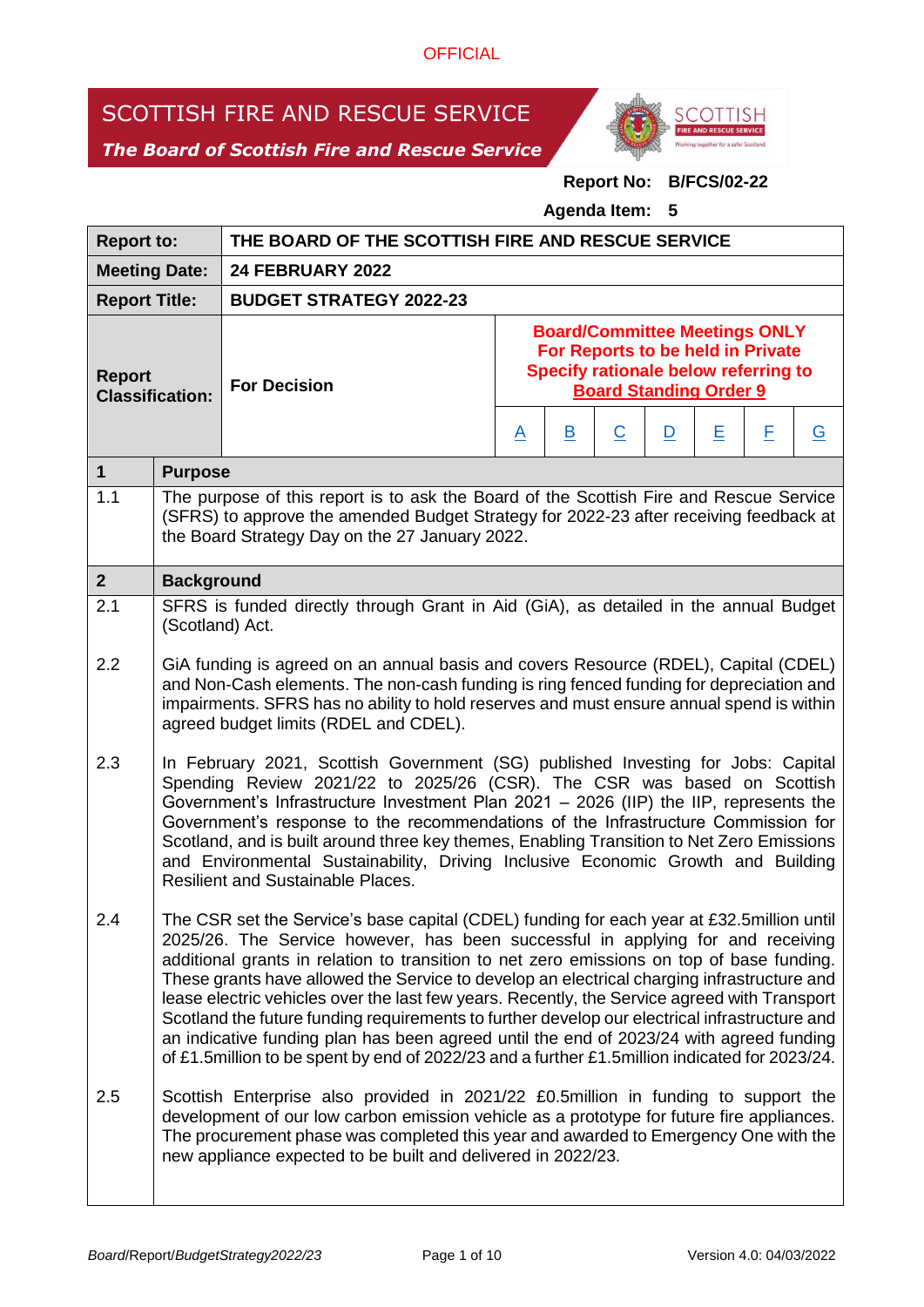- 2.6 In addition, Scottish Government's Directorate for Energy & Climate Change, in August 2021 awarded SFRS £2.135million additional GiA from the Green Public Sector Estate De-Carbonisation Scheme, for various De-carbonisation projects in the Service, ranging from Biomass Boilers, Building Energy Management System Installations, Solar PV Installations and Retained Estate Energy Efficiency. Given the known capital funding constraints the Service will continue to seek additional funding in this area to support the delivery of our carbon management plan.
- 2.7 Glasgow hosted the 26th meeting of the UN Conference of Parties (COP 26) in November 2021. The Service provided dedicated support for the event and separate funding was agreed with the Home Office to recover our costs. COP 26 reaffirmed the need for action on climate change and SG continues with its plans to reach net zero by 2045.
- 2.8 The coronavirus pandemic has had a devastating and continuing global impact, both in health and economic terms. In October 2021, the SG published its "Covid Recovery Strategy: for a fairer future". The government's vision is to address the systemic inequalities made worse by Covid; make progress towards a wellbeing economy; and accelerate inclusive person-centred public services. The outcomes anticipated are financial security for low income households; wellbeing of Children and Young People; and good green jobs and fair work.
- 2.9 The SG also published its fourth Medium-Term Financial Strategy in December 2021 that supports the budget proposals for 2022/23. The role of the MTFS is to provide a mediumterm perspective on the public finances, supporting a broad approach to budget evaluation and formation.
- 2.10 The MTFS highlights Scottish Government's intention to publish multi-year spending plans in May 2022 to indicate future funding to public bodies and help support forward planning which is to be welcomed.
- 2.11 To facilitate the SG is undertaking a Resource Spending Review (RSR) which will be published in May 22 and will provide an indication of future resource funding and potentially determine the Resource Budget funding for the Service until 2025/26. The MTFS highlights decisions made in the RSR will be focused on delivering the government's core missions for this Parliament: reducing child poverty, tackling climate change and securing a stronger, fairer and greener economy.
- 2.12 It is within this context that the SG presented its draft Scottish Budget 2022/23 to Parliament on 9th December 2021, which outlines its spending plans for the forthcoming financial year, alongside projected funding comprising; block grant funding from HM Treasury, receipts generated by taxes devolved to Scotland through the Scotland Act 2012 and the Scotland Act 2016, planned use of devolved borrowing powers.
- 2.13 These proposals are now subject to parliamentary scrutiny, with the aim of securing approval and enacting the required legislation before the start of the financial year. The associated tax measures are subject to separate legislation.
- 2.14 Alongside its budget proposals, the SG published its Public Sector Pay Policy. The 2022/23 pay policy provides a basic pay increase of £700 for public sector workers who earn between £25,000 and £40,000, and £500 for those earning over £40,000.
- 2.15 The SG recognises the importance of supporting lower paid staff within the public sector. The 2022/23 pay policy introduces a Scottish public-sector wage floor of £10.50 per hour and provides a guaranteed cash underpin of £775 for all staff who earn £25,000 or less.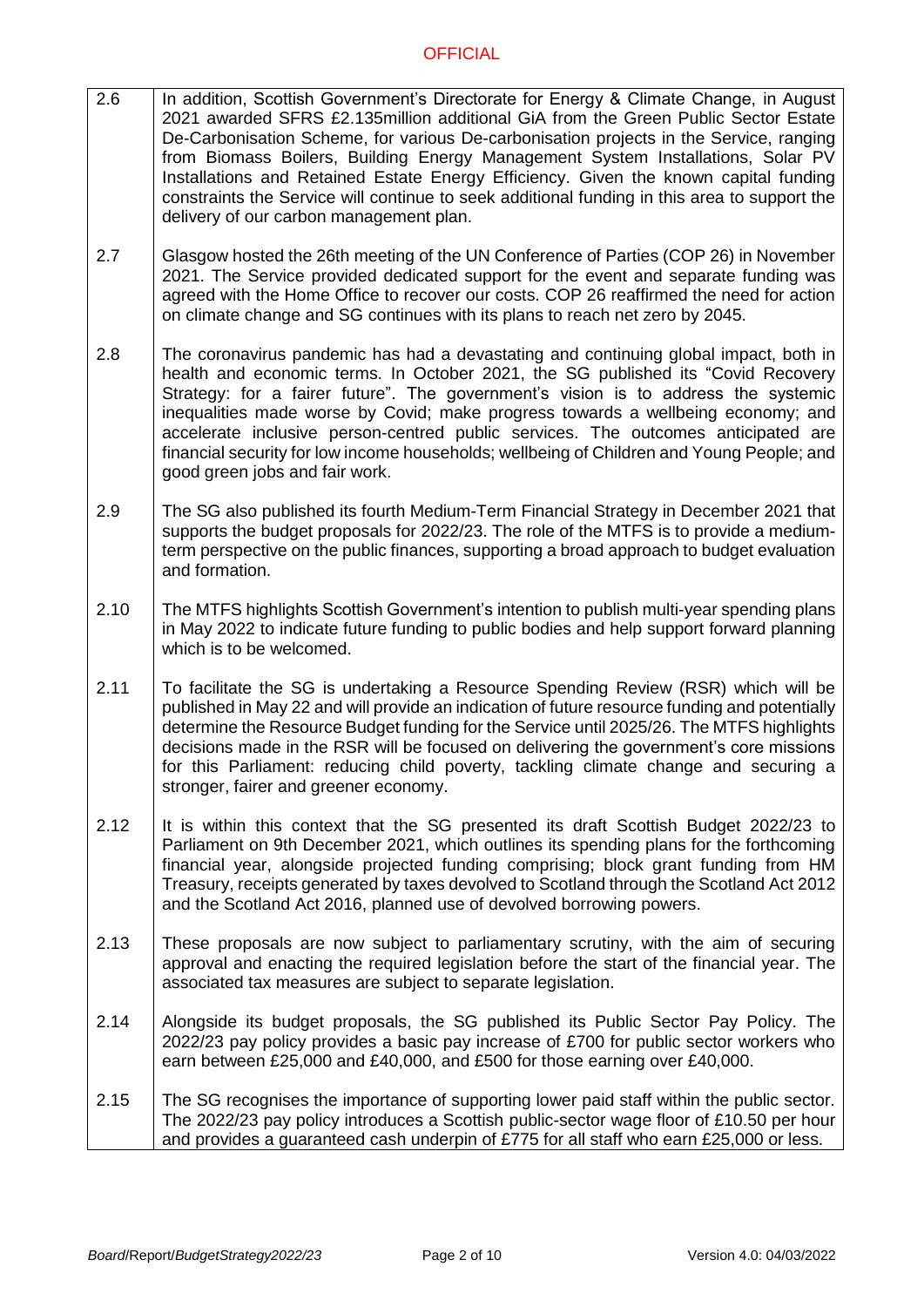| $\mathbf{3}$            | Scottish Budget 2022/23 - SFRS Allocation                                                                                                                                                                                                                                                                                                                                                                                                                                         |                     |                   |                         |                      |     |  |
|-------------------------|-----------------------------------------------------------------------------------------------------------------------------------------------------------------------------------------------------------------------------------------------------------------------------------------------------------------------------------------------------------------------------------------------------------------------------------------------------------------------------------|---------------------|-------------------|-------------------------|----------------------|-----|--|
| 3.1                     | The draft SFRS budget, as outlined within the Scottish Government's Scottish Budget<br>2022/23, is shown in the table below;                                                                                                                                                                                                                                                                                                                                                      |                     |                   |                         |                      |     |  |
|                         |                                                                                                                                                                                                                                                                                                                                                                                                                                                                                   | <b>SFRS</b>         | Actual<br>2021/22 | <b>Draft</b><br>2022/23 | Increase/ (Decrease) |     |  |
|                         |                                                                                                                                                                                                                                                                                                                                                                                                                                                                                   |                     | $(\text{Em})$     | $(\text{Em})$           | $(\text{Em})$        | %   |  |
|                         |                                                                                                                                                                                                                                                                                                                                                                                                                                                                                   | <b>Total Budget</b> | 343.2             | 352.7                   | 9.5                  | 2.8 |  |
|                         |                                                                                                                                                                                                                                                                                                                                                                                                                                                                                   | Less Non-Cash       | 26.0              | 26.0                    |                      |     |  |
|                         |                                                                                                                                                                                                                                                                                                                                                                                                                                                                                   | <b>TOTAL CASH</b>   | 317.2             | 326.7                   | 9.5                  | 2.8 |  |
|                         |                                                                                                                                                                                                                                                                                                                                                                                                                                                                                   | Resource (Cash)     | 284.7             | 294.2                   | 9.5                  | 3.3 |  |
|                         |                                                                                                                                                                                                                                                                                                                                                                                                                                                                                   | Capital (Cash)      | 32.5              | 32.5                    |                      |     |  |
| 3.2                     | The overall increase in funding is £9.5million (2.8%) with a resource funding increase of<br>3.3% and no increase for capital.                                                                                                                                                                                                                                                                                                                                                    |                     |                   |                         |                      |     |  |
| 3.3                     | Important to highlight that the employer's national insurance rates for 2022/23 has increased<br>by 1.25% to fund the Health and Social Care Levy and compensation for SFRS is included<br>within the £294.2million resource funding allocation. SFRS anticipates this will add<br>£2.1 million to our employer's costs.                                                                                                                                                          |                     |                   |                         |                      |     |  |
| 3.4                     | This budget is provided to support the recovery from COVID 19 including the latest Omicron<br>variant and enable SFRS to expand its work on fire prevention and fire safety with vulnerable<br>households, and improve firefighters' emergency medical response capability.                                                                                                                                                                                                       |                     |                   |                         |                      |     |  |
| 3.5                     | SFRS welcome the 2.8% increase in our budget in order to help us meet the increased costs<br>referred to in the paragraphs above, however, it is an extremely challenging resource budget<br>and the Service will have to work tirelessly to balance our budget. SFRS remains fully<br>committed to protecting our staff and communities from new and emerging risks.                                                                                                             |                     |                   |                         |                      |     |  |
| 3.6                     | The significant capital backlog to maintain our buildings plus the issues with RAAC panels<br>means that a flat cash settlement will leave us unable to continue to invest in our fire stations<br>beyond emergency repairs. This will mean the Service may be unable to attract the diverse<br>workforce that we aspire to and some of our fire stations may become uninhabitable in<br>2022/23.                                                                                 |                     |                   |                         |                      |     |  |
| $\overline{\mathbf{4}}$ | <b>Strategic Context</b>                                                                                                                                                                                                                                                                                                                                                                                                                                                          |                     |                   |                         |                      |     |  |
| 4.1                     | In 2017 the Service published its Long Term Financial Strategy (LTFS) for the ten-year<br>period to 2027. The strategy set out the preferred strategic scenario Spreading Like Wildfire,<br>in which SFRS takes on a wide range of new responsibilities, beyond its traditional role, and<br>is supported by SG with appropriate funding. The LTFS is an important strategic document<br>that enables us to judge whether our funding is in line with our expectations and needs. |                     |                   |                         |                      |     |  |
| 4.2                     | The LTFS set out resource budget parameters for 2022/23 as a minimum of £271.4million<br>and maximum of £293.8million. The current budget proposal reflects the anticipated<br>resource budget to be at the top end of the LTFS estimate however, the LTFS assumed<br>inflation in line with Bank of England 2% target and did not anticipate the impact of COVID<br>19 and EU exit.                                                                                              |                     |                   |                         |                      |     |  |
| 4.3                     | SFRS continues to seek to modernise the Service in line with our Long-Term Vision, the<br>resource funding allocated whilst within LTFS parameters will present a challenge to absorb<br>the inflationary pressures post COVID 19, EU exit, the continuing Covid 19 recovery<br>activities and the rise in national insurance rates.                                                                                                                                              |                     |                   |                         |                      |     |  |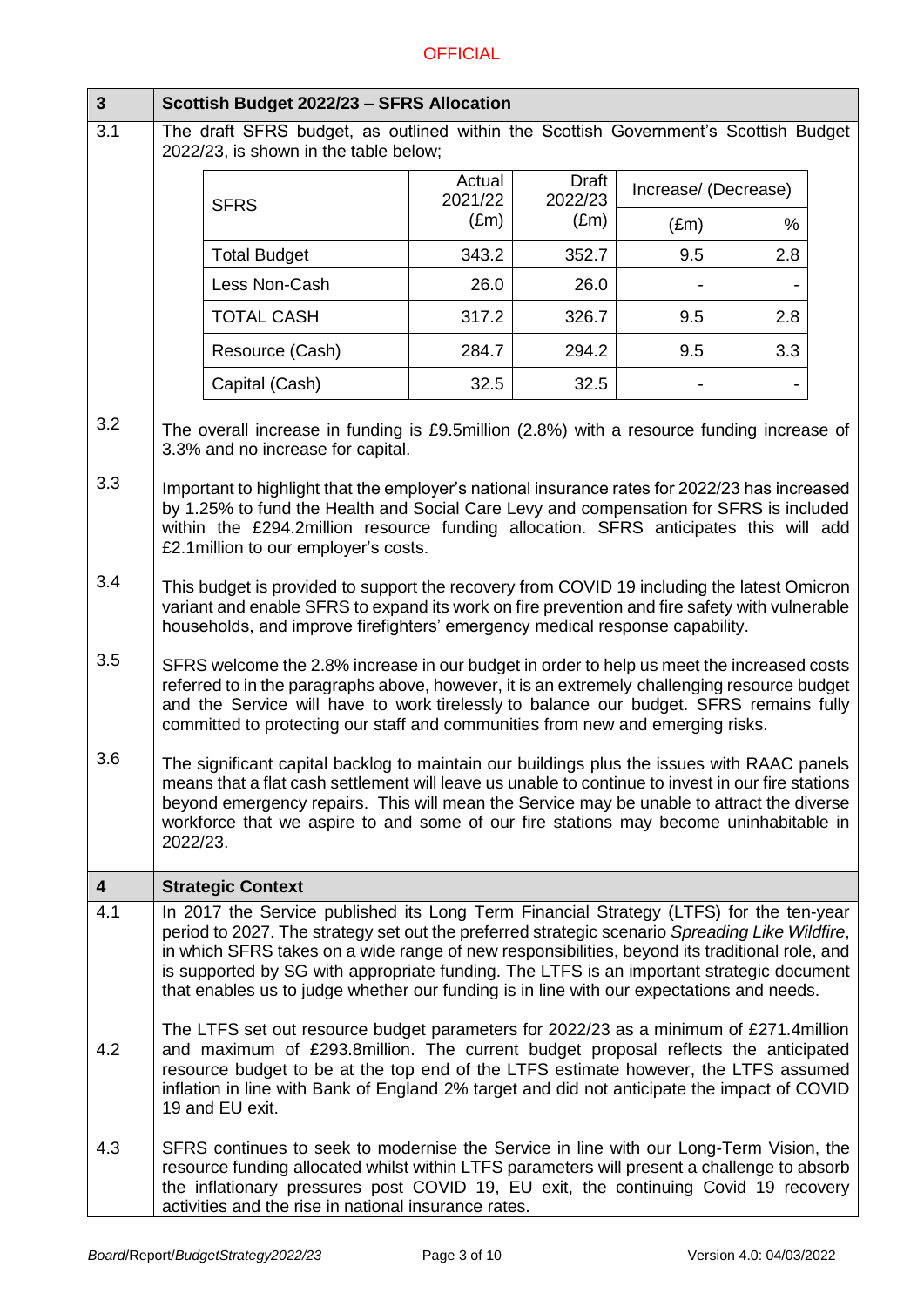- 4.4 The LTFS highlighted that capital funding of around £80million per annum would be required to bring our existing assets up to minimum satisfactory condition and to maintain their condition over the 10-year period. Funding of approximately £40million to £47million per annum would be required to prevent further deterioration of our assets over the 10-year period. In real terms, since April 2013 (using treasury's GDP deflator) the Service has received on average £27.482million including capital receipts per annum. The funding set out in the CSR of £32.5million will result in our assets deteriorating further over the next four years and increase our maintenance costs funded from the resource budget.
- 4.5 Additional funding through net zero transition grants will help the service to reduce its carbon emissions as part of our carbon management plan but will not fundamentally alter the overall asset condition or suitability. The Service is developing a case for change to SG for our estate strategy in tandem with the service needs being identified through the Service Delivery Model Programme.
- 4.6 The LTFS requires revision to reflect the current asset position and investment profile and to support the Long-Term Vision published in 2021. The Service's financial sustainability is threatened by inadequate capital funding and a revised LTFS will be progressed in 2022/23 once the RSR for SFRS is known in May 2022.
- 4.7 Budget plans for next year will be based around developing opportunities to modernise the service, agreed recovery areas such as training, Home Fire Safety Visits and providing capacity across the organisation for additional recovery activities. A key objective of the Service is to continue to recruit wholetime firefighters to reach our Target Operating Model (TOM) by August 2024. The capital programme will seek to generate additional capital receipts and prioritise investment in assets on a risk basis.
- 4.8 SFRS has continued to engage with partners including Scottish Ambulance Service over the winter period to support the wider Scottish recovery. Budget plans will reflect these requirements, alongside maintaining our core service delivery, together with supporting our Long Term Vision, and putting in place the enablers that bring it to life.
- 4.9 The Home Office Emergency Services Mobile Communications Programme (ESMCP) which will provide a replacement for our current airwave communication network continues towards implementation. Last year the Service recovered our project costs associated with the planning and preparations for this programme via SG. There remains significant uncertainty over funding for this programme as our forecasted implementation costs reported to SG differ substantially from the Programme's business case and subsequent Home Office funding. The Service will continue to seek recovery of all its costs associated with implementing the new system and the ongoing running costs over the expected 16-year lifecycle for the new solution.

| $5\overline{5}$ | <b>Resource Budget</b>                                                                                                                                                                                                                                                                                                                                                                                                                                                |  |  |  |  |
|-----------------|-----------------------------------------------------------------------------------------------------------------------------------------------------------------------------------------------------------------------------------------------------------------------------------------------------------------------------------------------------------------------------------------------------------------------------------------------------------------------|--|--|--|--|
| 5.1             | Employee costs account for c.80% of the SFRS budget, and as such pay inflation is a<br>material and inevitable cost pressure. The cost of each 1% increase in pay for all staff groups<br>is c. £2.2 million per annum.                                                                                                                                                                                                                                               |  |  |  |  |
| 5.2             | SFRS has agreed a pay offer for support staff for this financial year. The offer is detailed<br>below:<br>£800 flat rate increase for those SFRS support staff earning an annual salary of less than<br>£25,000;<br>A 2.5% increase for those earning an annual salary of between £25,000 and £78,000;<br>$\bullet$<br>A 1.5% increase for those earning an annual salary above £78,000 for posts within the<br>$\bullet$<br>support staff pay and grading structure. |  |  |  |  |
|                 |                                                                                                                                                                                                                                                                                                                                                                                                                                                                       |  |  |  |  |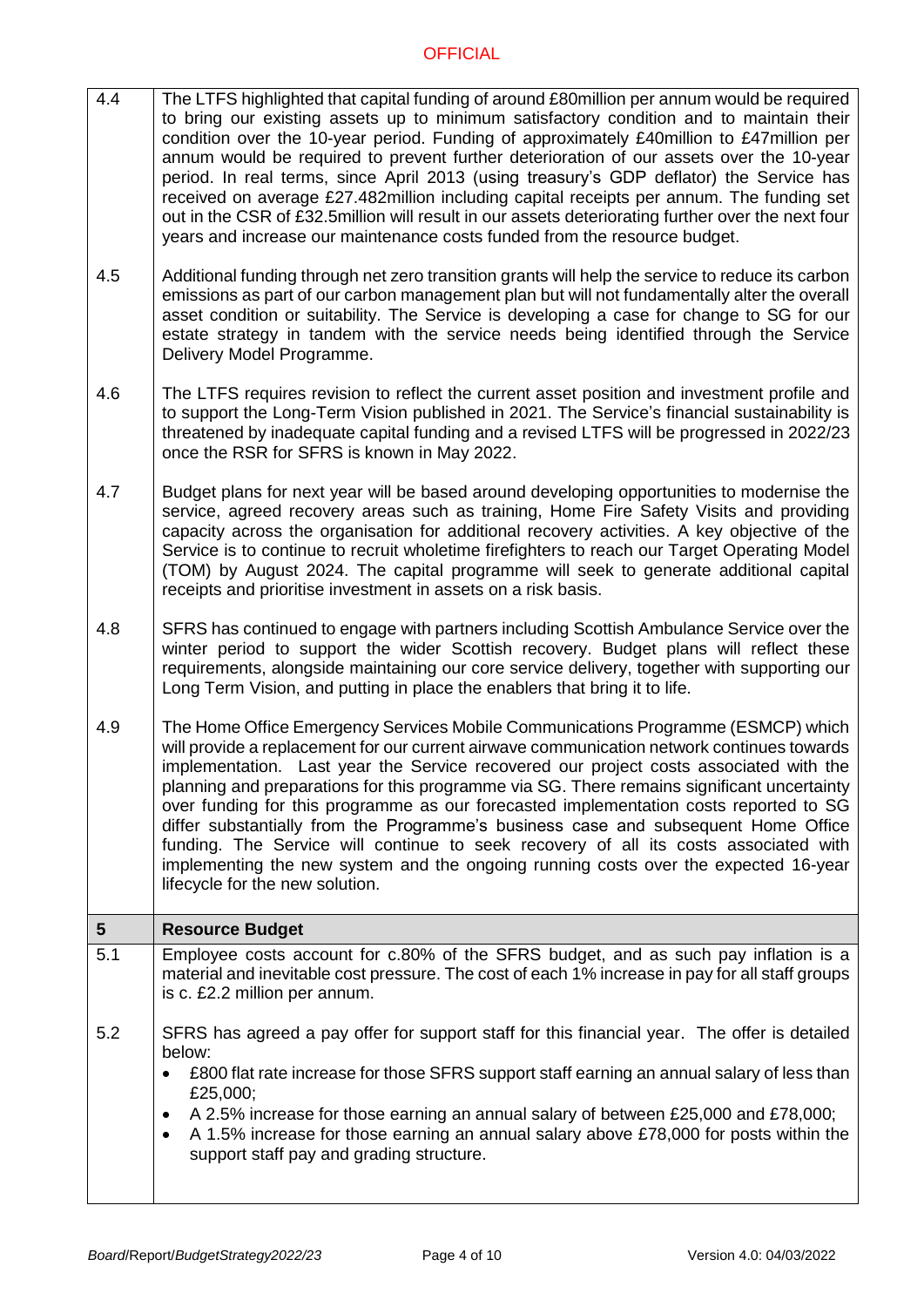- 5.3 This offer is approximately £124,000 over budget and exceeds Scottish Public Sector Pay Policy (SPSPP) but has been agreed with SG and remains affordable. The budget for next year will take account of this higher pay offer and a budget assumption for April next year is that support staff pay for 2022/23 will be in line with SPSPP as noted at 2.15.
- 5.4 For uniformed staff pay, SFRS operates within the UK-wide National Joint Council (NJC) arrangements. The Service will use its voice within the NJC to make the case for firefighters pay to be appropriately recognised. In relation to the annual pay round for 2022/23, it is considered that this should make reference to the SPSPP and be affordable to the Service. The budget for uniform pay awards will be developed based on the latest proposals from NJC. The current budget assumption is that uniform pay will increase by 2%.
- 5.5 For retained firefighters any pay increase will reflect the NJC pay awards as noted above. The agreement on harmonisation of terms and conditions for Retained Duty System (RDS) staff remains outstanding but provision will be made in the budget for the new proposal that the hours available for drill nights be increased from 2 to 3 hours for all RDS personnel.
- 5.6 The staffing budgets are based on the medium-term resourcing plans provided by HR and reflect the overall direction of the Workforce and Strategic Resourcing Plan. A Target Operating Model (TOM) for wholetime, control staff, and support staff is produced and maintained. There is no expected change to the current TOM for the 2022/23 period. Workforce planning provide detailed information and assumptions on vacancies, recruitment of trainees, expected retirals and transfers which is used to develop the staffing budgets.
- 5.7 For wholetime and control our objective is to maintain resources as close as possible to TOM. Due to COVID 19 it has not been possible to recruit and train sufficient resources to maintain our TOM as retirals/leavers exceed our recruitment. In addition, the staffing budget reflects salary increments and the estimated mix of resources that are progressing from development to competent at each rank level throughout the year. Our COVID 19 recovery plan seeks to accelerate the recruitment of trainees to reach our TOM by August 2024. The financial consequence of not having sufficient resources means overtime needs to be factored into our budget to maintain appliance availability and sufficient control room staffing levels.
- 5.8 As a 24/7 emergency service, our 5 watch duty system is managed by our central staffing team who use Out of Pattern Roster Reserve (OPRR) to provide resources to cover public holidays, annual leave and training. In addition, overtime or detached duties (moving resources between stations) is authorised to maintain 96% availability and cover short term absences or any shortfalls. Overtime or detached duties are also used where specific skills are required to maintain availability. In 2022/23 an additional public holiday has been announced to celebrate the Queen's platinum jubilee on Friday  $3<sup>rd</sup>$  of June this will require the use of OPRR, detached duties and overtime to cover this public holiday and will be factored into the wholetime staff budget.
- 5.9 There is no agreed TOM for the RDS workforce and the staffing budget reflects the forecasted resources available for 2022/23 including recruitment and leavers. The RDS budget will support increased community safety activities to enhance community safety at a local level as a response to reduced incident turnouts from unwanted fire alarm signals. The budget includes the offered change associated with the RDS terms and conditions harmonisation in respect of training hours. The service is committed to improving terms and conditions for our RDS to make the role as attractive as possible and to maintain resources at RDS stations commensurate with the risks to our communities.
- 5.10 For support staff the budget is based on people currently in post, including those additional posts recruited during 2021/22 to support COVID recovery and other key priorities, plus anticipated recruitment during 2022/23.. The support staffing budget reflects the timelines for recruiting to fill vacancies and differentiates between internal and external recruitment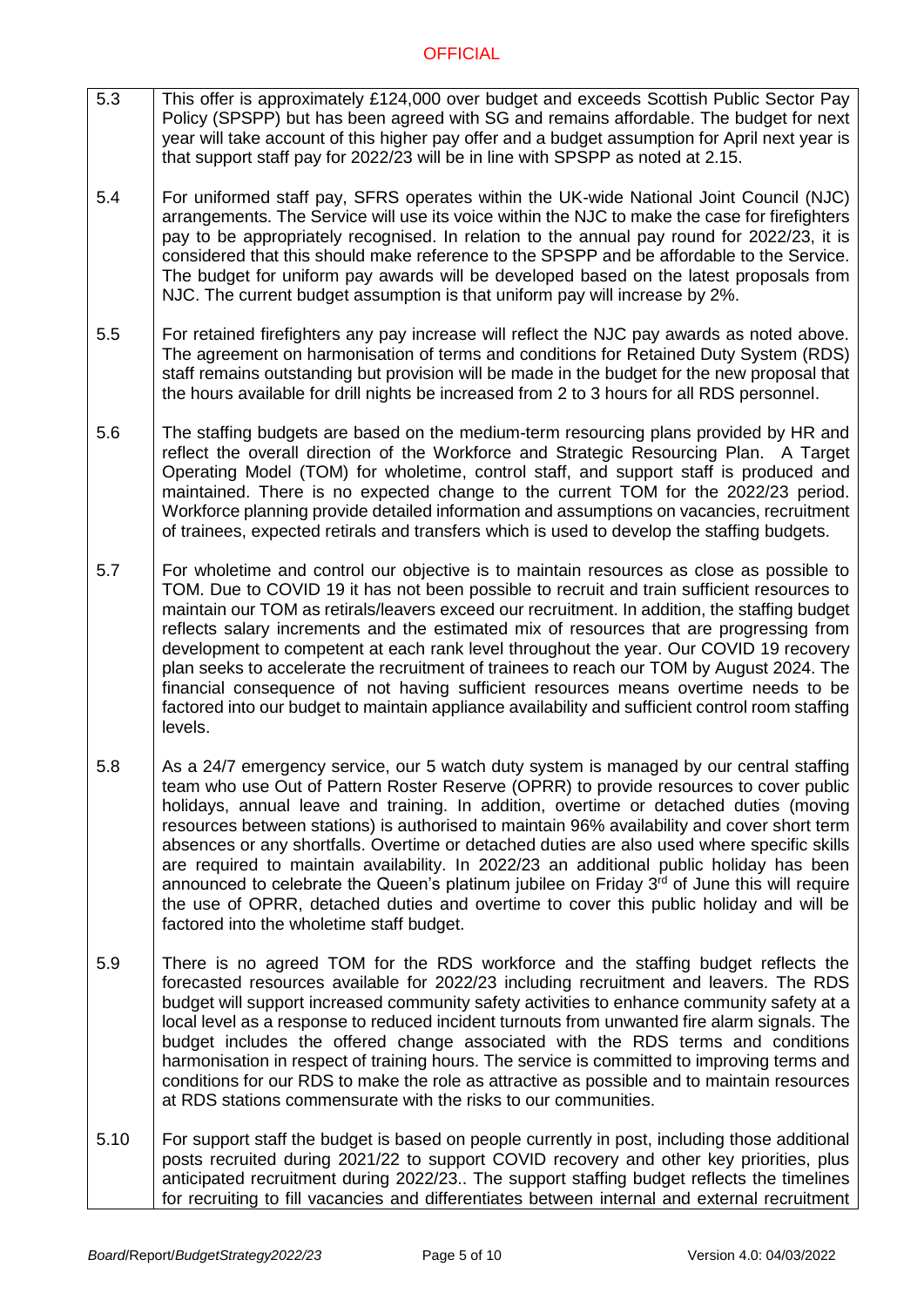based on historical experience. The support staff budget includes provision for salary increments for those new into post or for any regrades.

- 5.11 The Covid-19 pandemic and subsequent global supply chain issues have led to suppliers seeking to pass cost increases through existing contracts (predicated on exceptional rising raw material, labour and transportation costs). Whilst these increases are robustly challenged through our contract management arrangements, costs will inevitably rise. Typically, non-pay related costs are uplifted in line with projected Consumer Price Inflation (CPI) as our long-term contracts normally allow for CPI adjustment. The Bank of England (BoE), recent published Monetary Policy Report (November 2021), projects that inflation will rise temporarily to 5% by April 2022, and reduce to 2% by end of 2024 as interest rates rise from the historical low of 0.1% to 1%. CPI projections from both the Office for Budget Responsibility (OBR) and BoE will continue to be closely monitored, our budget assumption is that inflationary CPI of 4% will be included in non-pay related expenditure and where possible efficiencies to mitigate will be identified.
- 5.12 An area of concern in the medium term is the cost of utilities and specifically gas and electricity prices which feeds into the overall inflation indicated above. The Service relies on SG framework contracts for electricity and gas and benefits from pooling public sector requirements in terms of volume and to forward purchase supply at fixed prices in the future to give certainty. The recent market volatility in electricity and gas will result in future prices much higher than those experienced in the past. The budgeted assumption for percentage increases in electricity is 11% and gas 17% for 2022/23. Our carbon management response plan will seek to reduce our consumption of energy over time but these price increases will need to be absorbed in the short term. Savings from environmental projects are ring fenced to support future investment in carbon reduction projects.
- 5.13 The lack of capital investment in our buildings and the impact of increasing labour rates and EU exit costs on supply chain has already increased our maintenance costs. The recent contract for our hard facilities maintenance has increased by £2.5million per annum (46% increase over previous service provision). This increase in cost was reviewed by the Strategic Leadership Team in August 2021 but was considered to be unavoidable given the current condition of the estate. The new contract comes into effect in February 2022.
- 5.14 The Service seeks to achieve best value in how we deliver our services in line with our strategic aims and objectives and our performance measured through our public value outcome. Our approach is to seek Best Value through management driven process improvements and efficiencies, Directorate driven service wide improvements and strategic change and public value benefits through our change portfolio. Budgeted efficiencies are included to reach a balanced budget position. Details of these efficiencies will be included in the budget proposals for the Board.
- 5.15 The Service supported the Scottish Ambulance Service and Public Health during the pandemic and recovered £270,000 from Health via SG for our costs associated with Test and Protect. This year we will continue to work in partnership and where appropriate recover our costs.
- 5.16 The Service participates in collaboration through the Reform Collaboration Group and is progressing many collaborative opportunities. Some of the working groups open new areas to explore and others seek to deepen existing relationships particularly around asset sharing. Sharing of stations with other public-sector organisations has grown significantly over recent years and a standard approach has been developed. SFRS now has 54 shared locations producing an income of £462,000 to support ongoing running costs at these locations. The budget for next year will include additional shared locations expected to come on stream in 2022/23 with a revised budgeted income in excess of £500,000.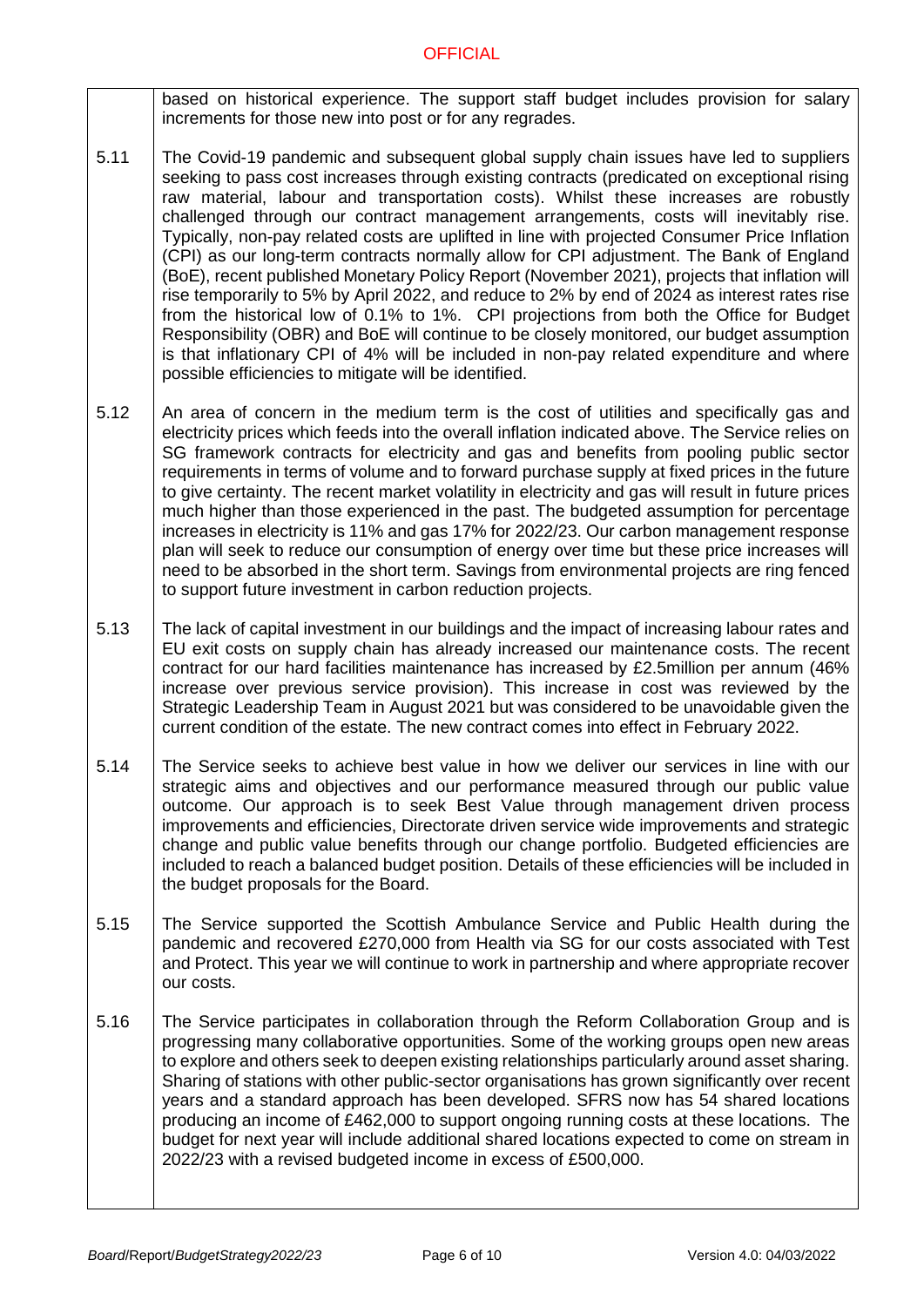- 5.17 The resource budget is traditionally presented to the Board based on standard income and expenditure lines. The Service is researching its ability to report the allocation of budget to specific objectives or outcomes to increase transparency and present additional opportunity for scrutiny of the budget. In addition, Board members will be invited to support further development of financial reporting arrangements to meet Board Members' needs.
- 5.18 The Medium Term Financial Model will be used to determine the likely impacts from the 2022/23 budget into future years. An indicative budget for the next two years will be included as a comparator for the 2022/23 budget proposal. Once the resource funding has been indicated by SG in May 2022 as part of the Resource Spending Review a medium term financial plan can be developed until 25/26.

# **6 Capital Budget**

- 6.1 Last year SG as part of the CSR allocated SFRS a base GiA for Capital DEL of £32.5million for each year to 2025/26.
- 6.2 The Board approved a 3-year Capital Programme in March 2021 covering 2021–2024. This was intended to be a rolling 3-year programme however the impact of Covid 19 on supply chains has significantly impacted the delivery of this year's capital plan.
- 6.3 In October 2021, the Board authorised the reallocation of capital to cover increasing costs to deliver construction projects due to the increase in raw material costs and the need to maintain Covid 19 secure work practices on sites. The Board also agreed to reassign capital to projects within the three year capital programme that could be accelerated and delivered before the end of the current financial year. Planned expenditure for 2022/23 will take account of programme re-profiling undertaken during 2021/22.
- 6.4 The cost of construction materials is significantly higher compared to a year ago; indeed the Royal Institution of Chartered Surveyors (RICS) have recently reported that construction materials costs in the UK continue to escalate, reaching a 40 year high based on the annual growth of the Building Cost Information Service (BCIS) Materials Cost Index. This can largely be attributed to increased global demand in the construction sector, combined with the multiple and complex impacts of the pandemic and logistic issues, which have resulted in unprecedented shortages, delays and ultimately, increased prices of materials and labour across the economy. Within the UK, complications resulting from Brexit have exacerbated this situation, affecting all aspects of trade and labour availability. The repercussions are acutely impacting the UK construction sector. The RICS forecasts that the BCIS Material Cost Index at January 2022 will be 17.6%, meaning that the cost of materials will be significantly greater than last year. Similarly, a report by the consultants Turner & Townsend states that tender prices could go up 10 per cent in 2022, compared to where they stood a year ago. The increase in construction costs therefore remains for future property projects and this has been considered and will be factored in to the capital programme moving forward.
- 6.5 In considering our capital expenditure proposals for next year's capital programme, the Service reviewed the investment required over the next ten years in each asset category being Property, Fleet, PPE and equipment. The review in line with LTFS concluded that current funding falls significantly short of the required investment to deliver a modern service that provides SFRS with the asset capabilities needed to meet the risks that our communities faced.
- 6.6 Recognising that SG and UK finances are constrained by the current economic impacts of COVID 19. SFRS has revised the approach to allocating the £32.5million over the next four years adopting a risk based approach which would minimise the risk of failure in terms of service delivery. This is not a sustainable approach under investment will lead to increasing resource costs to maintain assets in short, medium and long term until investment levels can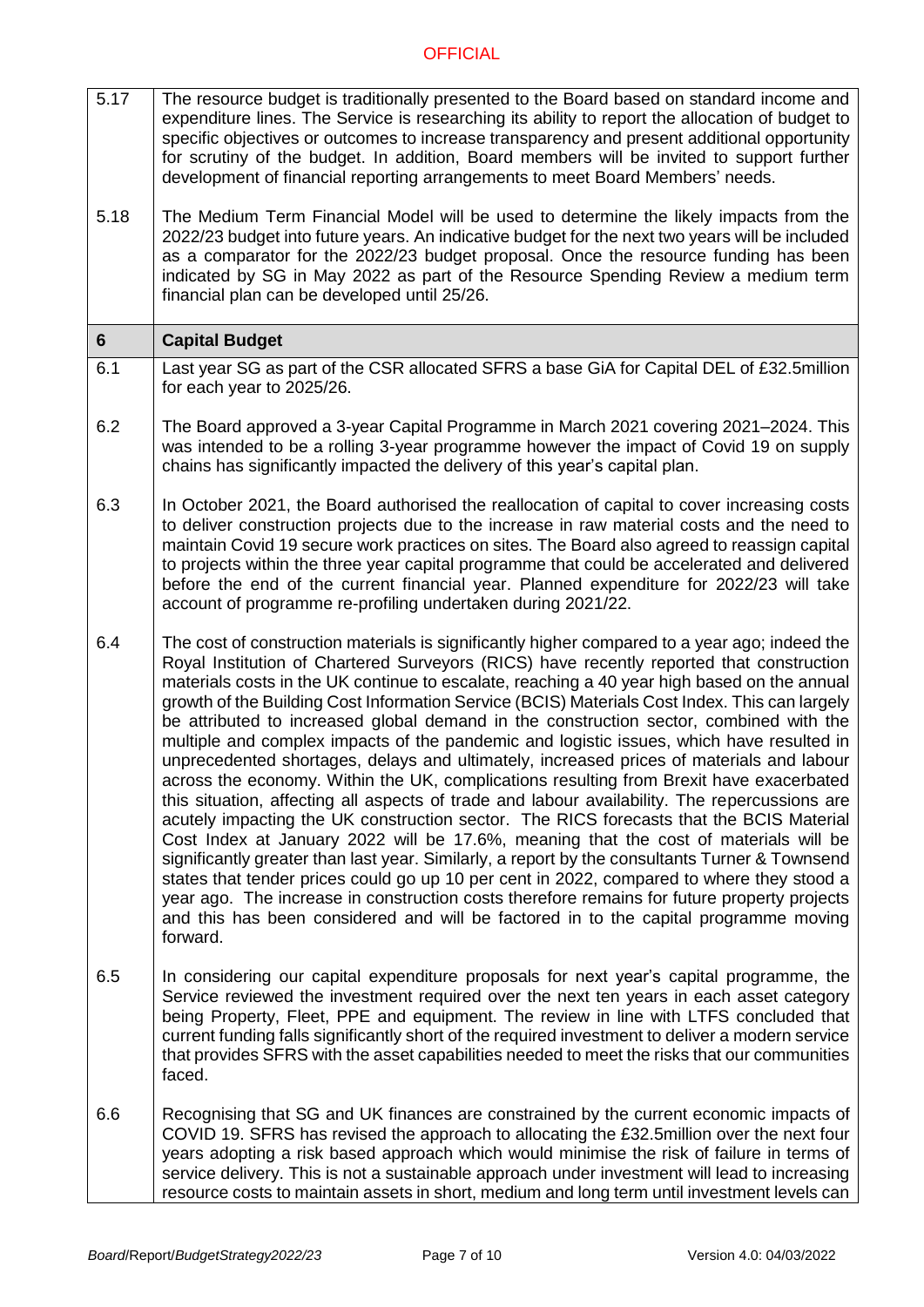be increased. The approach recognises that whilst the current funding available is insufficient, capital spend should be allocated on the most urgent risks that need to be addressed. In addition, the Service intends in the short term to invest in assets that will realise significant capital receipts that can be ring fenced and reinvested back into our stations as part of our future capital programme.

- 6.7 To maximise the opportunities of co-location, work will continue, through the emergency services Reform Collaboration Group and other collaborative arrangements, to identify and exploit opportunities that maximise public value from both existing and future investment.
- 6.8 The Service approved its Carbon Management Plan 2020-2025 in December 2020, which seeks to reduce carbon emissions by 30% over the five-year period, and includes a capital requirement of £48.4million. Work will continue, in conjunction with Scottish Government and other partners, to identify and bid for funding in support of the Plan, adopting IIP principles. All confirmed funding will be incorporated within the Capital Programme.
- 6.9 In transitioning our light fleet to electric important to recognise the cost of replacing a combustion engine vehicle with an electric vehicle is in most instances nearly double the current cost. For example, an electric equivalent for our Flexi Duty Officers diesel Kia Nero Estate vehicles is £37,000 compared to a discounted £18,000 current cost. Demand for electric cars is increasing and manufacturers are also not offering significant discounts. The factors outlined above compound the overall inflationary rises in the cost of purchasing vehicles.
- 6.10 Notwithstanding the planned approach to prioritisation and collaboration, the "flat cash" funding settlement outlined within the draft budget proposal is particularly challenging. Asset investment backlog has been regularly highlighted over several years with, for example, over 50% of the estate assessed as being in poor or worse condition, over 60% assessed as poor or worse for suitability requiring investment to offer dignified facilities and to reconfigure areas to control fire contaminants after incidents, and 50% being more than 40 years old. In addition, during 2019/20, the presence of Reinforced Aerated Autoclaved Concrete (RAAC) panels was detected in numerous roofs within the SFRS estate, resulting in immediate and ongoing additional costs to maintain these buildings in operational use, with a significant investment requirement in the medium to longer term of around £70million.
- 6.11 It is considered that to achieve an asset base that is fit for a modern, collaborative fire and rescue service spanning the diverse geography of Scotland will require substantial investment, beyond the CSR and current annual allocation. Our Service Delivery Model Programme will identify options for change in the short, medium and long term based on community risks. While capital forecasts for future years will be based on the 2022/23 budget allocation, and any capital receipts, work will continue in conjunction with the SG, to make the case for additional funding.

|              | <b>Recommendation</b>                                                                                                                                                                                                                                                                                                                                                                 |  |  |  |
|--------------|---------------------------------------------------------------------------------------------------------------------------------------------------------------------------------------------------------------------------------------------------------------------------------------------------------------------------------------------------------------------------------------|--|--|--|
| 7.1          | The Board is asked:<br>to approve the Budget Strategy for 2022/23.<br>$\bullet$                                                                                                                                                                                                                                                                                                       |  |  |  |
|              |                                                                                                                                                                                                                                                                                                                                                                                       |  |  |  |
| 8            | <b>Key Strategic Implications</b>                                                                                                                                                                                                                                                                                                                                                     |  |  |  |
| 8.1<br>8.1.1 | <b>Risk</b><br>The risks identified are included in the Service's Strategic Risk Register as part of the<br>Service's overall risk assurance framework and mitigating actions are reviewed to reduce<br>these risks over time. Risks associated with the budget will be included in the budget<br>proposals and the Resource and Capital Budgets presented to the Board for approval. |  |  |  |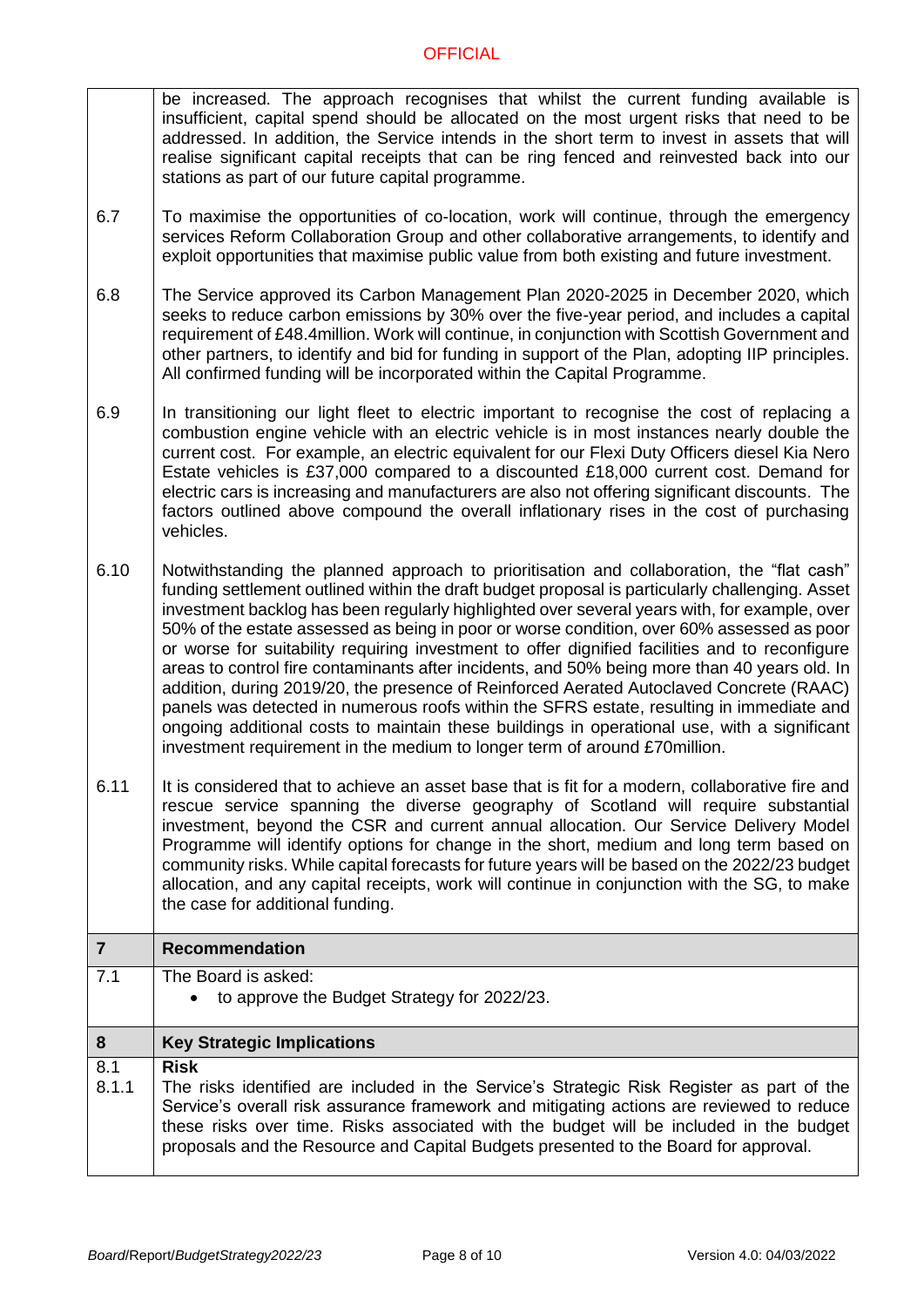| 8.2<br>8.2.1   | <b>Financial</b><br>The financial implications are outlined within the report. The financial risk is that the Service<br>does not have adequate funding of its assets to maintain financial sustainability in the<br>medium term.                                                                                                                                                                                                                                                                                                                                                                    |
|----------------|------------------------------------------------------------------------------------------------------------------------------------------------------------------------------------------------------------------------------------------------------------------------------------------------------------------------------------------------------------------------------------------------------------------------------------------------------------------------------------------------------------------------------------------------------------------------------------------------------|
| 8.3<br>8.3.1   | <b>Environmental &amp; Sustainability</b><br>The SFRS Climate Change Response Plan 2045 sets out how the Service will respond to<br>climate change, which will require significant investment over the next 25 years. In<br>December 2020 the Board approved the first 5-year Carbon Management Plan, covering the<br>period 2020-2025, which details the key projects and funding required to meet the Scottish<br>Government's commitment of Net Zero carbon emissions by 2045. Environmental projects<br>are dependent on separate funding from government through transition to net zero grants. |
| 8.3.2          | The Service has received ring fenced funding for decarbonisation of our stations and to<br>develop our electrical charging infrastructure as indicated in section 2. The funding is<br>contributing to meeting our environmental objectives to reduce our energy consumption and<br>our carbon emissions. Increased funding from Scottish Government secured over the<br>medium term is required to meet the carbon management plan. In addition, greater flexibility<br>on how this funding is secured and applied is required if the Service is to meet our ambitions<br>in this area.             |
| 8.4<br>8.4.1   | <b>Workforce</b><br>Employee implications of budget plans will be fully evaluated and discussed as required with<br>representative bodies.                                                                                                                                                                                                                                                                                                                                                                                                                                                           |
| 8.5<br>8.5.1   | <b>Health &amp; Safety</b><br>The health and safety of our firefighters is part of our core values. Whilst all steps are taken<br>to meet legislative requirements, the condition and suitability of our stations as indicated in<br>section 6 is a concern and may require us to move out of stations for the welfare of our<br>firefighters. Moreover, funding is required to reconfigure our stations to address the health<br>risks associated with fire contaminants.                                                                                                                           |
| 8.6<br>8.6.1   | <b>Training</b><br>There are no training implications directly associated with this report.                                                                                                                                                                                                                                                                                                                                                                                                                                                                                                          |
| 8.7<br>8.7.1   | <b>Timing</b><br>It is intended that budget proposals will be presented to the Board for approval in March<br>2022, following consideration at an informal strategy session in February.                                                                                                                                                                                                                                                                                                                                                                                                             |
| 8.8<br>8.8.1   | <b>Performance</b><br>Budget setting aims to ensure that SFRS can deliver its service within the allocated financial<br>resources.                                                                                                                                                                                                                                                                                                                                                                                                                                                                   |
| 8.9<br>8.9.1   | <b>Communications &amp; Engagement</b><br>Budget plans have been developed with engagement of budget holders and the Strategic<br>Leadership Team to ensure that budget plans are targeted to meet the Service's strategic<br>objectives and to achieve a balanced budget. The budget once approved by the Board will<br>be communicated to budget holders and uploaded into our financial system for monitoring<br>and reporting.                                                                                                                                                                   |
| 8.10<br>8.10.1 | <b>Legal and Regulatory</b><br>SFRS is required through its Governance & Accountability Framework to develop an annual<br>operating plan, linked to budgeting information, demonstrating that resources have been<br>allocated to specific objectives.                                                                                                                                                                                                                                                                                                                                               |